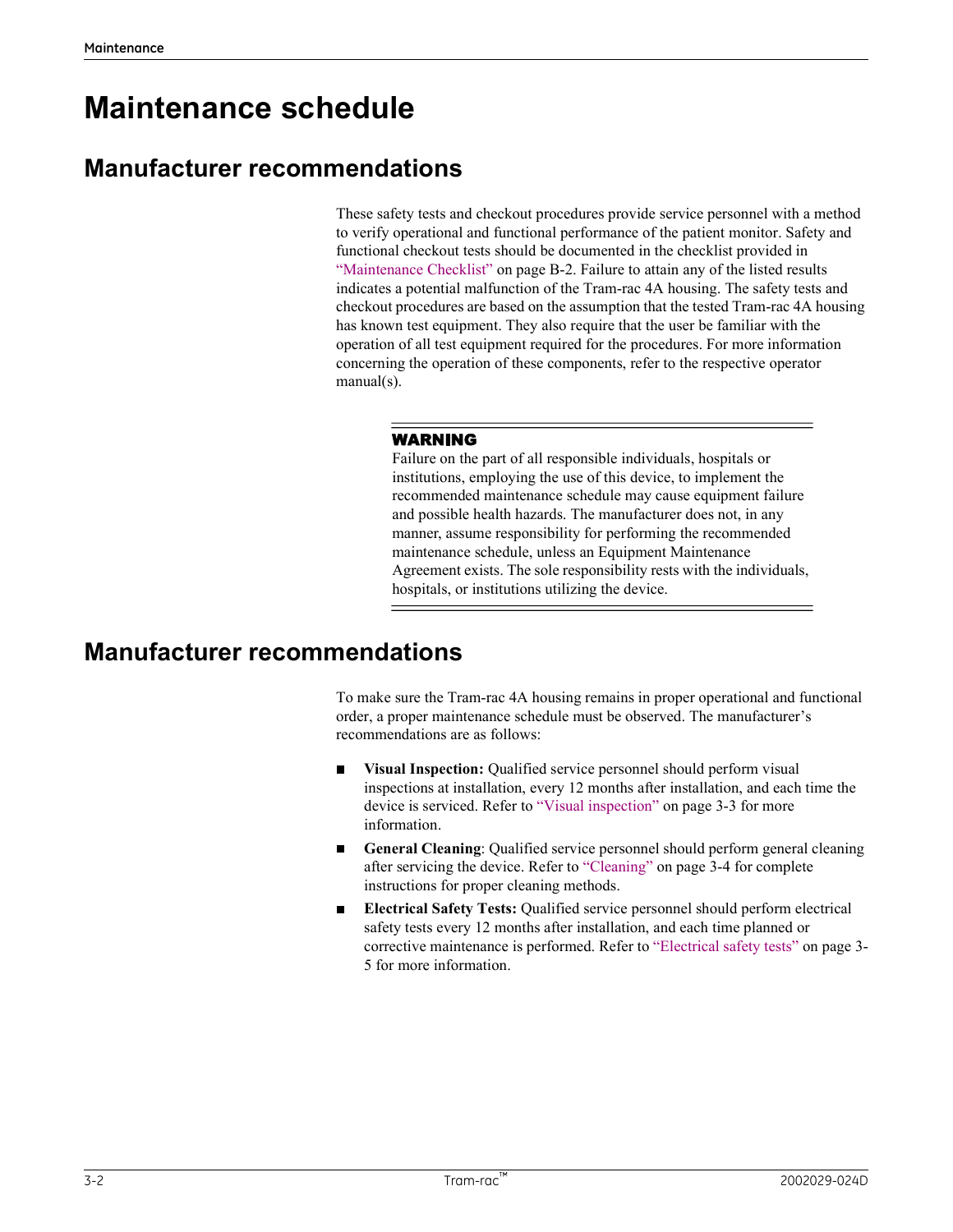# Visual inspection

## Recommendations

The Tram-rac 4A housing and its components should be carefully inspected upon receipt of the equipment, every 12 months thereafter, and every time the unit is serviced.

- Mointenance<br>
1. Carefully inspected upon<br>
1. Carefully inspected upon<br>
1. Carefully inspect the Tram-rac 4A housing for obvious physical damage to the<br>
1. Carefully inspect the Tram-rac 4A housing for obvious physical dama outer case. Refer damaged equipment to qualified service personnel for repair before using it again on a patient.
- Mointenance<br>
2. Inspected the ram-race 4A housing and its components should be carefully inspected upon<br>
receipt of the equipment, every 12 months thereafter, and every time the unit is<br>
serviced.<br>
1. Carefully inspect the connector housings. Refer damaged equipment to qualified service personnel for repair before using it again on a patient. Mointenance<br>
3. Inspected the Crimerian and its components should be carefully inspected upon<br>
receipt of the equipment, every 12 months thereafter, and every time the unit is<br>
serviced.<br>
1. Carefully inspect the Tram-rac The Tram-rac 4A housing and its components should be carefully inspected upon reccipt of the equipment, every 12 months thereafter, and every time the unit is serviced.<br>
1. Carefully inspect the Tram-rac 4A housing for obv 1. The Tram-rac 4A housing and its components should be carefully inspected upon<br>receipt of the equipment, every 12 months thereafter, and every time the unit is<br>serviced.<br>1. Carefully inspect the Tram-rac 4A housing for o
- cracks or degradation. Refer damaged equipment to qualified service personnel for repair before using it again on a patient.
- 
- 

## Calibration

The Tram-rac 4A housing does not require calibration.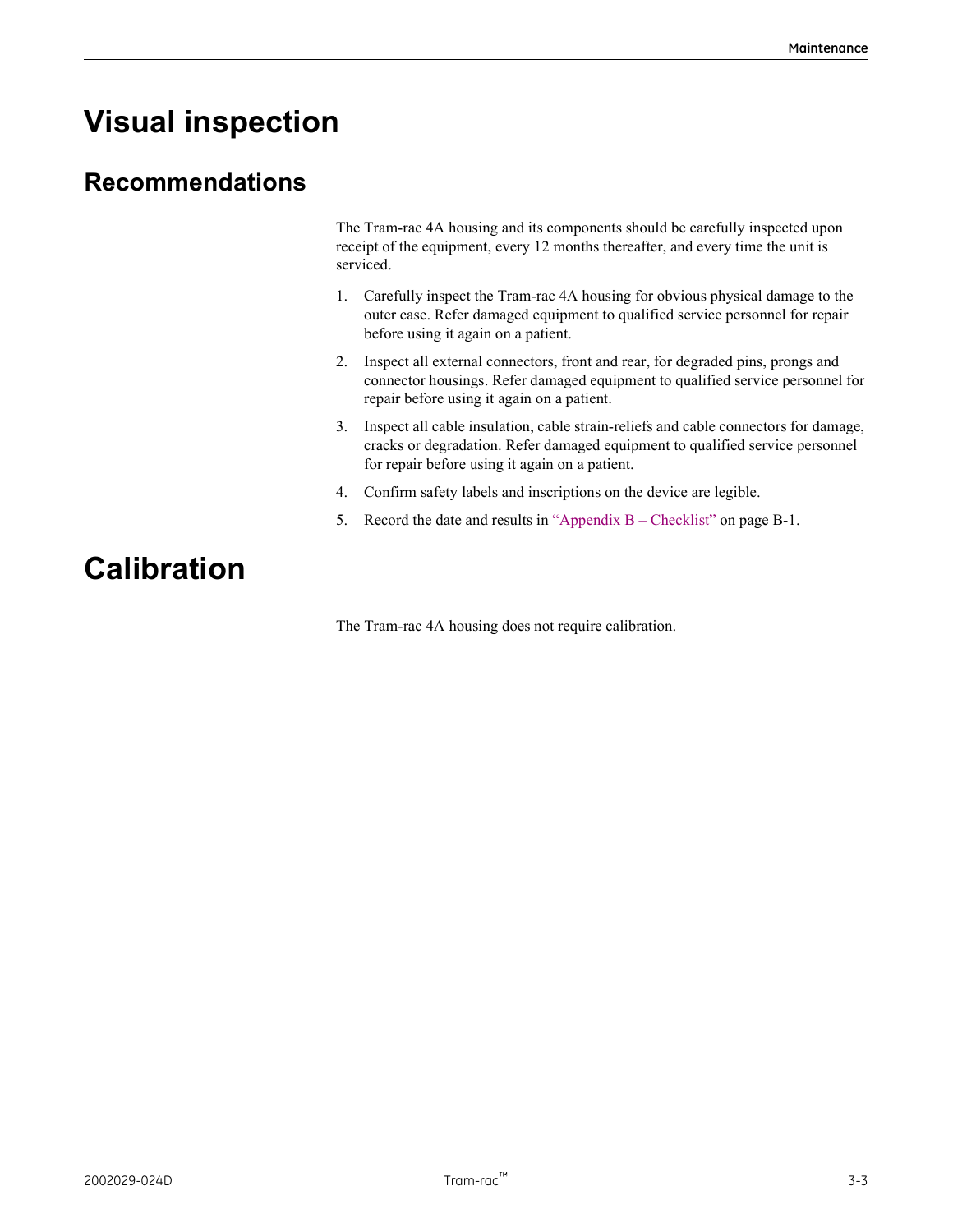# Cleaning

## Exterior Cleaning

Clean the Tram-rac housing on a regular basis.

Clean the exterior surfaces of the device with a dampened lint-free cloth. Use one of the following approved solutions:

- ammonia (diluted),
- Cidex,
- sodium hypochlorite bleach (diluted), or
- mild soap (diluted).

To avoid damage to the equipment, follow these rules.

#### CAUTION

Failure to follow these rules may melt, distort, or dull the finish of the case, blur lettering on the labels, or cause equipment failures.

Always dilute the solutions according to the manufacturer's suggestions.

Always wipe off all the cleaning solutions with a dry cloth after cleaning.

Never use wax containing a cleaning substance.

Never pour water or any cleaning solution on the equipment or permit fluids to run behind switches, into the connectors, or into any ventilation openings in the equipment.

Never use these cleaning agents:

- abrasive cleaners or solvents of any kind,
- acetone,
- alcohol based cleaning agents (except for cleaning the thermal print head), or
- Betadine.

## Disposal instructions

■ alcohol hased cleaning agents (except for cleaning the thermal print head), or<br>
■ Betadine.<br>
A the end of their service life, the device described in this manual and its accessories<br>
A the end of their service life, the At the end of their service life, the device described in this manual and its accessories must be disposed of in compliance with the applicable local waste control regulations. If you have questions regarding the disposal of the product of the accessories, please contact GE or its representatives.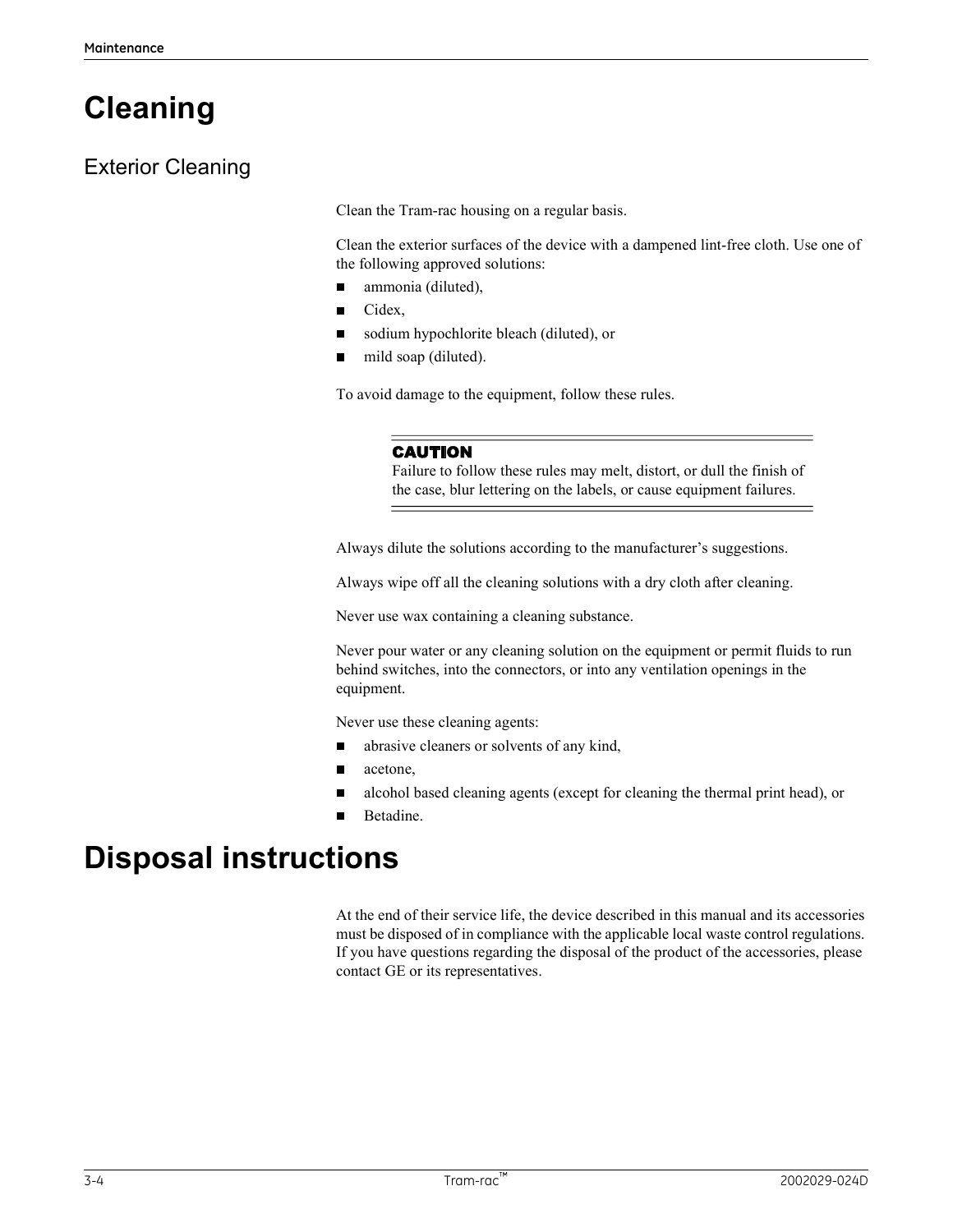# Electrical safety tests

## General

Electrical safety tests provide a method of determining if potential electrical health hazards to the patient or operator of the device exist.

### NOTE

These tests are applicable to Tram-rac 4A units with a power supply. If your Tram-rac 4A housing does not have a power supply, follow the test procedure in the appropriate host monitor service manual. **STS**<br> **STS**<br> **These tests provide a method of determining if potential electrical health**<br> **These tests are applicable to Tram-rac 4A units with a power supply. If your<br>
Tram-rac 4A housing does** *not* **have a power supply,** 

## Recommendations

- Upon receipt of the device.
- Every 12 months thereafter (Planned/Preventive Maintenance). Refer to the
- Each time the main enclosure is disassembled or a circuit board is removed, tested, repaired, or replaced (Corrective Maintenance).

GE recommends that the qualified personnel performing the tests should record the values of each required electrical safety test in the "Maintenance Checklist" on Electrical safety tests provide a method of determining if potential electrical health<br>hazards to the patient or operator of the device exist.<br> **NOTE**<br>
These tests are applicable to Tram-rac 4A units with a power supply, requiring electrical safety testing.

### Test equipment

| <b>טושטאטושוויטט</b> אז |                                                                                                                                                                                                                                                                                                                                                        |                                  |
|-------------------------|--------------------------------------------------------------------------------------------------------------------------------------------------------------------------------------------------------------------------------------------------------------------------------------------------------------------------------------------------------|----------------------------------|
|                         | Qualified personnel must perform all safety tests presented in this document:                                                                                                                                                                                                                                                                          |                                  |
|                         | Upon receipt of the device.<br>П                                                                                                                                                                                                                                                                                                                       |                                  |
|                         | Every 12 months thereafter (Planned/Preventive Maintenance). Refer to the<br>$\blacksquare$<br>"Maintenance schedule" on page 3-2 for more information.                                                                                                                                                                                                |                                  |
|                         | Each time the main enclosure is disassembled or a circuit board is removed,<br>$\blacksquare$<br>tested, repaired, or replaced (Corrective Maintenance).                                                                                                                                                                                               |                                  |
|                         | GE recommends that the qualified personnel performing the tests should record the<br>values of each required electrical safety test in the "Maintenance Checklist" on<br>page B-2. These instructions are intended for any component/device in the system<br>requiring electrical safety testing.                                                      |                                  |
| Test equipment          |                                                                                                                                                                                                                                                                                                                                                        |                                  |
|                         | The recommended test equipment required to perform electrical safety tests is listed<br>below.                                                                                                                                                                                                                                                         |                                  |
|                         | Item                                                                                                                                                                                                                                                                                                                                                   | Specification                    |
|                         | Leakage Current Tester                                                                                                                                                                                                                                                                                                                                 | Equivalent to the circuits shown |
|                         | Digital Multimeter (DMM) (optional, based upon<br>leakage tester and location)                                                                                                                                                                                                                                                                         | AC volts, ohms                   |
|                         | Ground Bond Tester                                                                                                                                                                                                                                                                                                                                     | $0 - 1$ ohm                      |
|                         | Perform electrical safety tests using an electrical safety analyzer per IEC 60601-1, UL<br>60601-1, EN 60601-1 or CSA C22.2 No. 601. The schematics in the section provide a<br>general understanding of the test equipment. Actual configuration of test equipment<br>may vary.<br>The device being tested should be placed on an insulating surface. |                                  |
|                         |                                                                                                                                                                                                                                                                                                                                                        |                                  |
| 2002029-024D            | Tram-rac™                                                                                                                                                                                                                                                                                                                                              | $3 - 5$                          |
|                         |                                                                                                                                                                                                                                                                                                                                                        |                                  |
|                         |                                                                                                                                                                                                                                                                                                                                                        |                                  |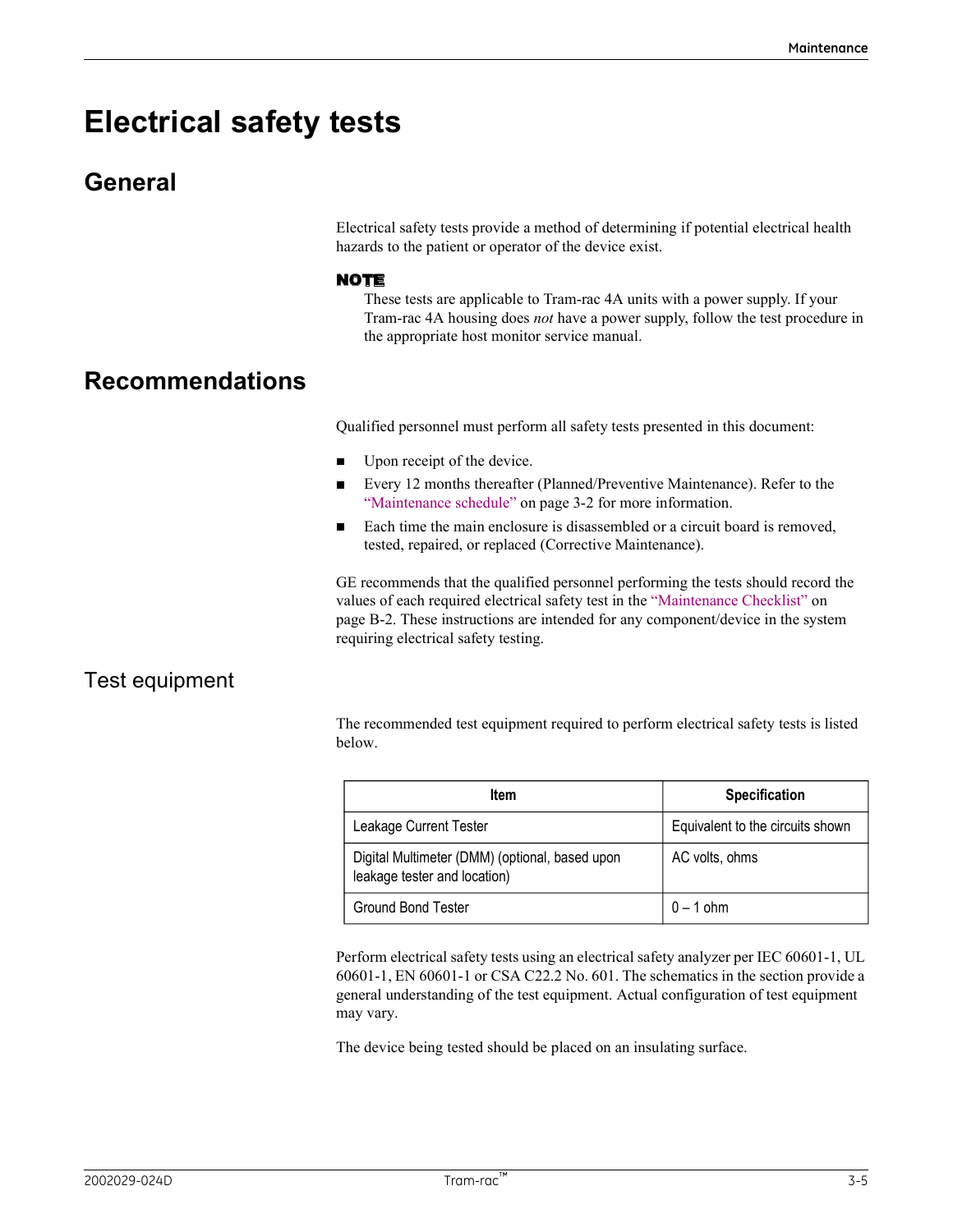## Power outlet test

Verify that the power outlet is wired correctly per the country's electrical code standard before starting the following electrical safety tests. The results of the following tests will be inaccurate unless a properly wired power outlet is used. Use only non-isolated power outlets when performing safety tests.

## Power cord and plug

Verify the power cord being used with the device is good. The following are several areas to check for in this regard:

- Failure of the power cord strain relief is very common. Often times users of the  $\blacksquare$ equipment pull on the power cord itself, rather than the power cord plug, to unplug the device from a wall receptacle. Inspect the power cord for wear or damage regularly. If damage is suspected, test for continuity through each conductor of the power cord connector.
- Verify line, neutral, and earth conductors are properly connected to the power  $\blacksquare$ cord plug and are not short-circuited. Replace the power cord, as necessary, with a regulatory-approved cord for the country of use.

### WARNING

Use only AC power cords recommended or manufactured by GE.

## Ground (earth) integrity

Listed below are two methods for checking the ground (earth) integrity, "Ground continuity test" and "Impedance of protective earth connection". These tests determine whether the device's exposed metal and power inlet's earth (ground) connection has a power ground fault condition. Perform the test in accordance with your local regulations.

### Ground continuity test

Refer to the instructions contained with the safety analyzer to perform each test. The measuring device (MD) in the diagram below may be part of the safety analyzer.

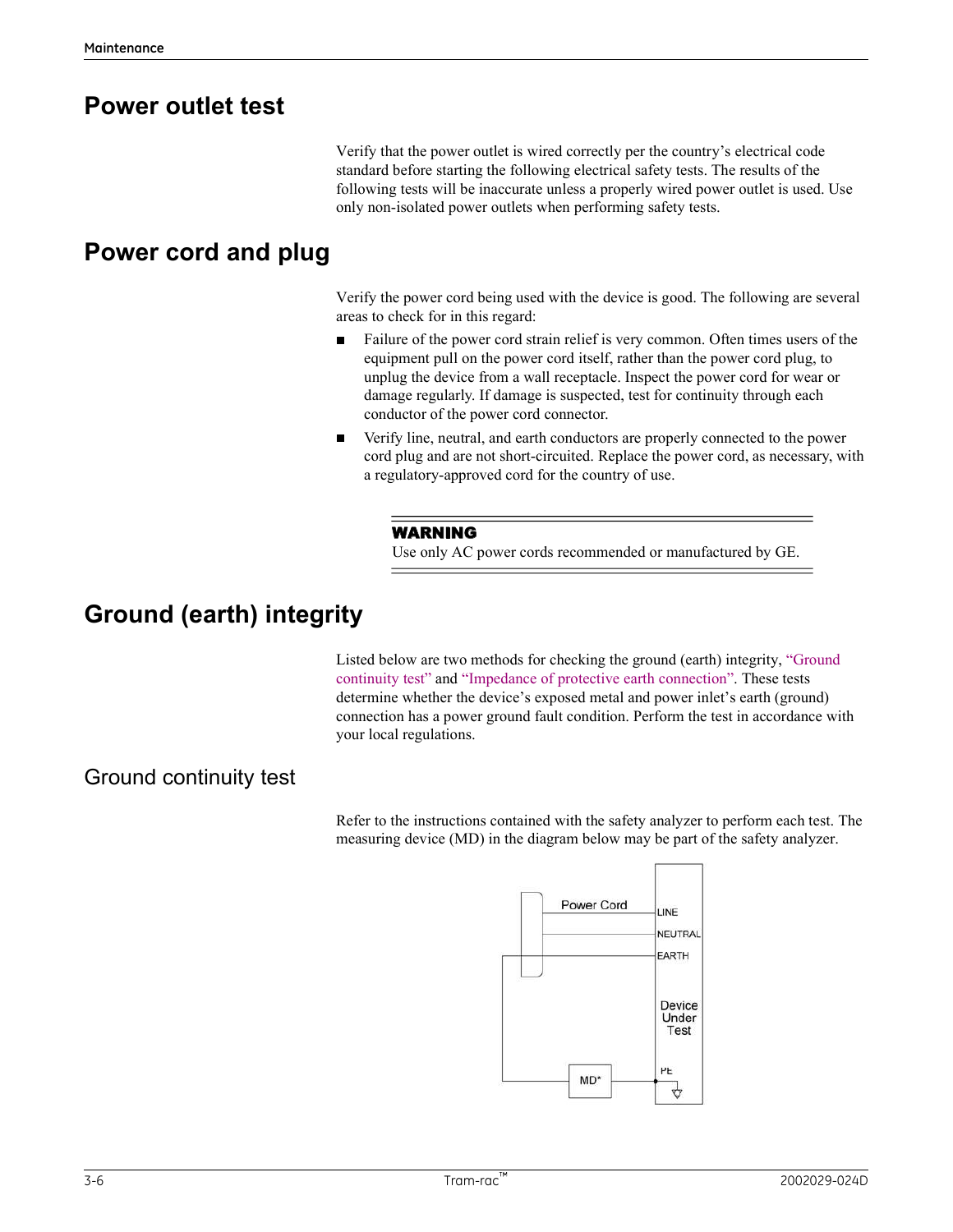#### NOTE

\*The measuring device (MD) represents the network and voltage measuring instrument and its frequency characteristics per IEC 60601-1.

### Impedance of protective earth connection

This test, unlike a ground continuity test, will also stress the ground system by using special ground bond testers. This test normally is only required as a manufacturing production test to receive safety agency compliance. Some country agencies do require this test after field equipment repairs (e.g., Germany's DIN VDE 0751 standards). Consult your country/local safety agency if in question. **NOTE**<br> **The measuring device (MD) represents the network and voltage measuring<br>
"The measuring device (MD) represents the network and voltage measuring<br>
This test, unlike a ground continuity test, will also stress the gr NOTE**<br>
\*The measuring device (MD) represents the network and voltage measuring<br>
instrument and its frequency characteristics per IEC 60601-1.<br> **2. The voltage drop drop drop between the control of the impedance of the pa** 

Compliance is checked by the following steps:

- no-load voltage not exceeding 6VAC is passed for at least 5 seconds, but no more than 10 seconds, through the protective earth terminal or the protective earth terminal or the protective earth pin in the mains plug and each accessible metal part which could become live in case of failure in basic insulation.
- determined from the current and voltage drop. It must not exceed the values indicated. When taking this measurement, move the unit's power cord around. There should be no fluctuations in resistance.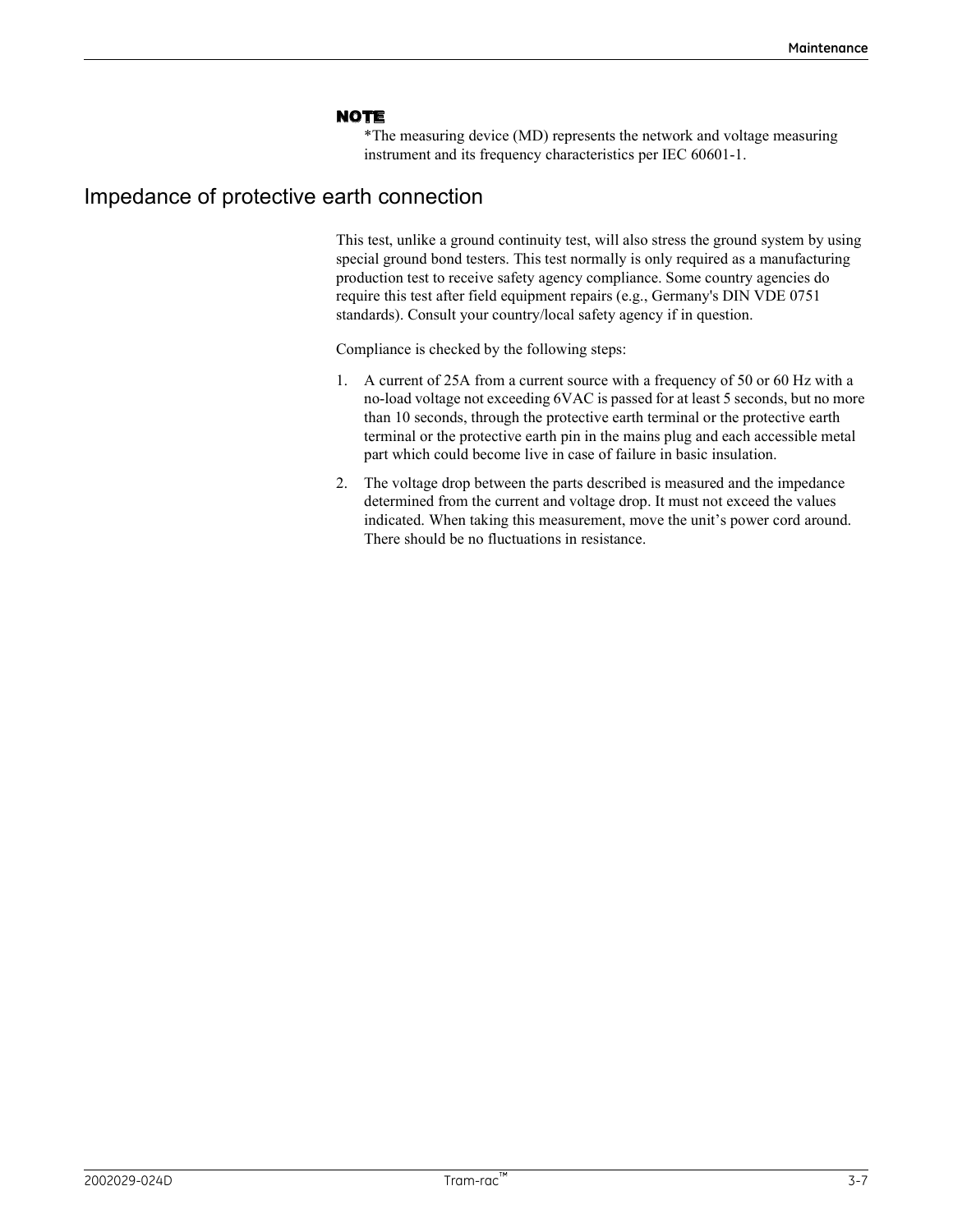### Acceptance criteria

For equipment without a power supply cord, the impedance between the earth terminal of the (IEC 60320-1) AC inlet receptacle and the protective earth (PE) terminal (or any accessible metal part which is protectively earthed) must not exceed 0.1 ohms. **Acceptance criteria**<br>
For equipment *without* a power supply cord, the impedance between the earth<br>
terminal of the (IEC 60320-1) AC inlet receptacle and the protective carth (PE)<br>
terminal (or any accessible metal part **Acceptance criteria**<br>
For equipment *without* a power supply cord, the impedance between the earth<br>
terminal of the (IEC 60320-1) AC inlet receptacle and the protective earth (PE)<br>
terminal (or any accessible metal part

For equipment with a power supply cord, the impedance between the protective earth pin in the mains plug and any accessible metal part which is protectively earthed must not exceed 0.2 ohms.

## Ground (earth) wire leakage current tests

Perform this test to measure current leakage through the ground (earth) wire of the equipment.

Perform tests in both Normal Condition (NC) and in Single Fault Condition (SFC), where one of the supply conductors is open at a time. Perform the test with normal and reverse polarity.

- 
- - Polarity NORMAL
	- Neutral CLOSED



#### NOTE

\* The measuring device (MD) represents the network and voltage measuring instrument and its frequency characteristics per IEC 60601-1.

- 
- 
- - Polarity NORMAL
	- Neutral OPEN
- 
- - Polarity REVERSE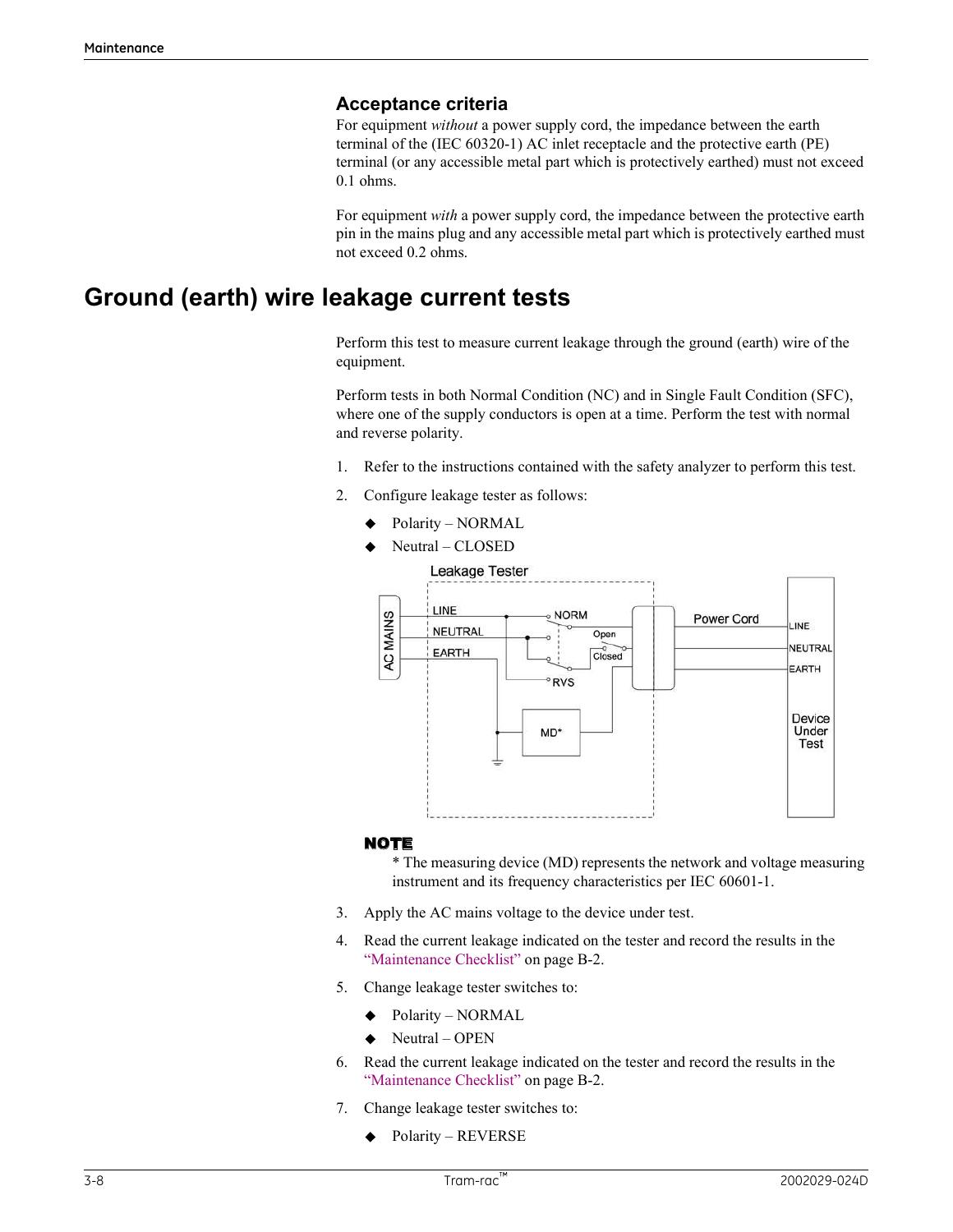- $\blacklozenge$  Neutral OPEN
- Maintenance<br>
Neutral OPEN<br>
8. Read the current leakage indicated on the tester and record the results in the<br>
"Maintenance Checklist" on page B-2.<br>
9. Change leakage tester switches to:<br>
◆ Polarity REVERSE<br>
◆ Neutral Maintenance<br>
◆ Neutral – OPEN<br>
Read the current leakage indicated on the tester and record the results in the<br>
"Maintenance Checklist" on page B-2.<br>
Change leakage tester switches to:<br>
◆ Polarity – REVERSE<br>
◆ Neutral – CL
- - Polarity REVERSE
	- $\blacklozenge$  Neutral CLOSED
- Maintenance<br>
 Neutral OPEN<br>
8. Read the current leakage indicated on the tester and record the results in the<br>
"Maintenance Checklist" on page B-2.<br>
9. Change leakage tester switches to:<br>
 Polarity REVERSE<br>
 Neutra
- 

10. Metal – Metal – Metal – Metal – Metal experiment of the tester and record the results in the<br>
10. Read the current leakage indicated on the tester and record the results in the<br>
10. Change leakage tester switches to:<br> Maintenance<br>
Neutral – OPEN<br>
Read the current leakage indicated on the tester and record the results in the<br>
"Maintenance Checklist" on page B-2.<br>
Change leakage tester switches to:<br>
◆ Polarity – REVERSE<br>
◆ Neutral – CLOS Mointenance<br>
11. Read the current leakage indicated on the tester and record the results in the<br>
12. Read the current leakage indicated on the tester and record the results in the<br>
12. Change leakage tester switches to:<br> If measured reading is greater than the Acceptance criteria below, the device under test fails. Contact GE Technical Support.

## Acceptance criteria Normal Condition (NC)

- All readings must be less than or equal to 300  $\mu$ A for installations that require П compliance to UL 60601-1 requirements.
- All readings must be less than or equal to 500  $\mu$ A for installations that require  $\blacksquare$ compliance to EN 60601-1/IEC 60601-1 requirements.

Acceptance criteria Single Fault Condition (SFC) – ground (earth), line or neutral open

- All readings must be less than or equal to  $300 \mu A$  for installations that require  $\blacksquare$ compliance to UL 60601-1 requirements.
- All readings must be less than or equal to  $1000 \mu A$  for installations that require compliance to EN 60601-1/IEC 60601-1 requirements.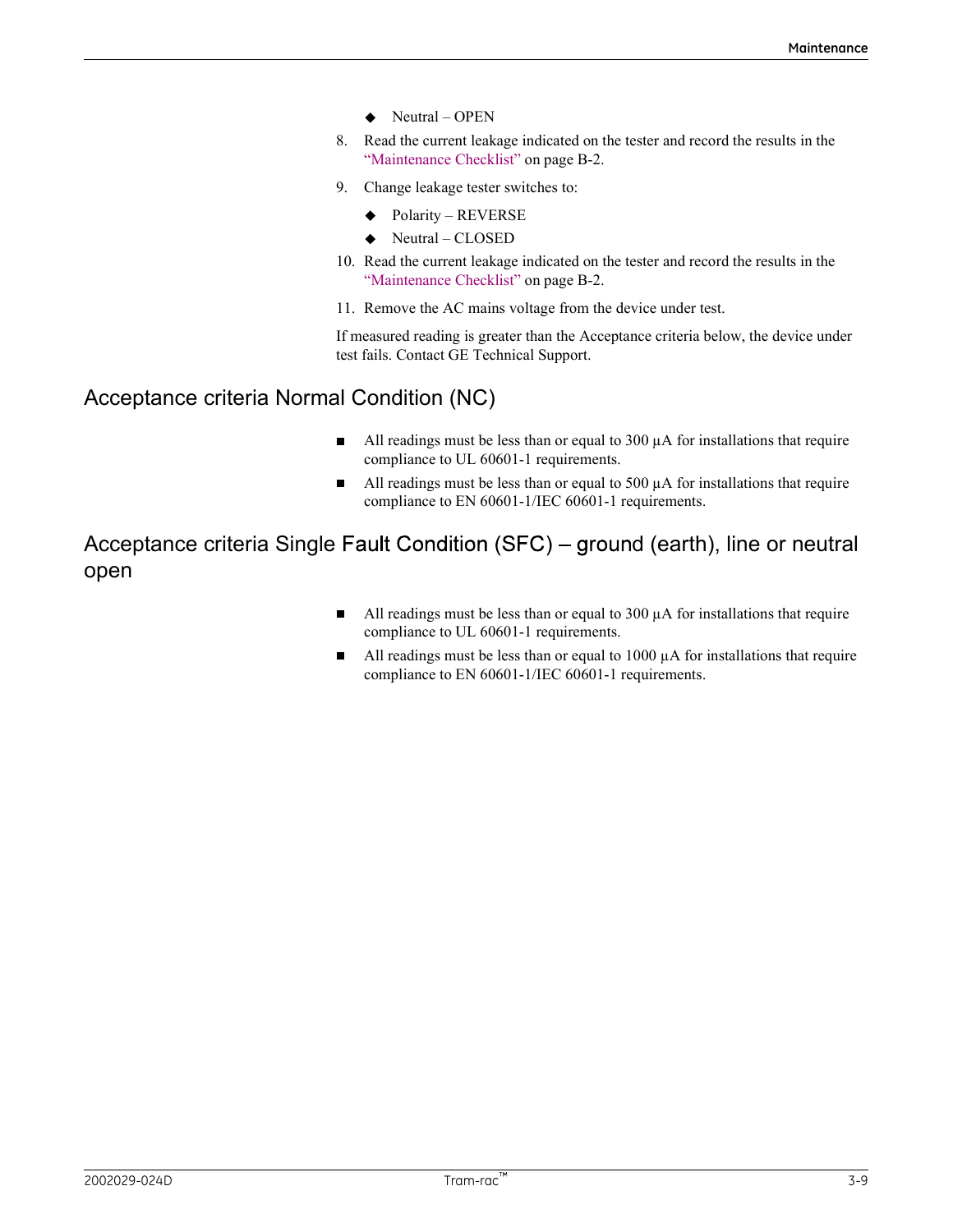## Enclosure (touch) leakage current test

Perform this test to measure current leakage through exposed conductive surfaces on the device under test. Refer to the instructions contained with the safety analyzer to perform enclosure leakage current test.

Perform tests in both Normal Condition (NC) and in Single Fault Condition (SFC), where one of the supply conductors is open at a time. Perform the test with normal and reverse polarity.



### NOTE

\*The MD represents the network and voltage measuring instrument and its frequency characteristics per IEC 60601-1.

- - Polarity NORMAL
	- Neutral CLOSED
	- GND (Earth) CLOSED
- 
- 
- - Polarity NORMAL
	- Neutral OPEN
	- GND (Earth) CLOSED
- 4. Change leakage tester switches to:<br>  $\blacklozenge$  Polarity NORMAL.<br>  $\blacklozenge$  Neural OPEN<br>  $\blacklozenge$  CIVI) (Farth) CLOSED<br>
5. Read the current leakage indicated on the tester and record the results in the<br>
"Maintenance Che TE<br>
TE<br>
THE<br>
<sup>\*</sup>The MD represents the network and voltage measuring instrument and its<br>
frequency characteristics per IEC 60601-1.<br>
<br> **Configure leakage tester as follows:**<br>
<br> **Configure leakage tester as follows:**<br>
<br>
Neu **NOTE**<br>
\*The MD represents the network and voltage measuring instrument and its<br>
frequency characteristies per IEC 60601-1.<br>
1. Configure leakage tester as follows:<br>
<br>
★ Charity – NORMAL<br>
★ Charth) – CLOSED<br>
2. Apply the **7.** Polarity – NORMAL<br>
→ Neutral – CLOSED<br>
→ GND (Earth) – CLOSED<br>
2. Apply the AC mains voltage to the device under test.<br>
2. Read the current leakage indicated on the tester and record the results in the<br>
"Maintenance • Polarity – NORMAL<br>
• Neutral – CLOSED<br>
• GiVID (Earth) – CLOSED<br>
Apply the AC mains voltage to the device under test.<br>
Read the current leakage indicated on the tester and record the results in the<br>
"Maintenance Checkli
	- - Polarity NORMAL
		- Neutral CLOSED
		- GND (Earth) OPEN
	-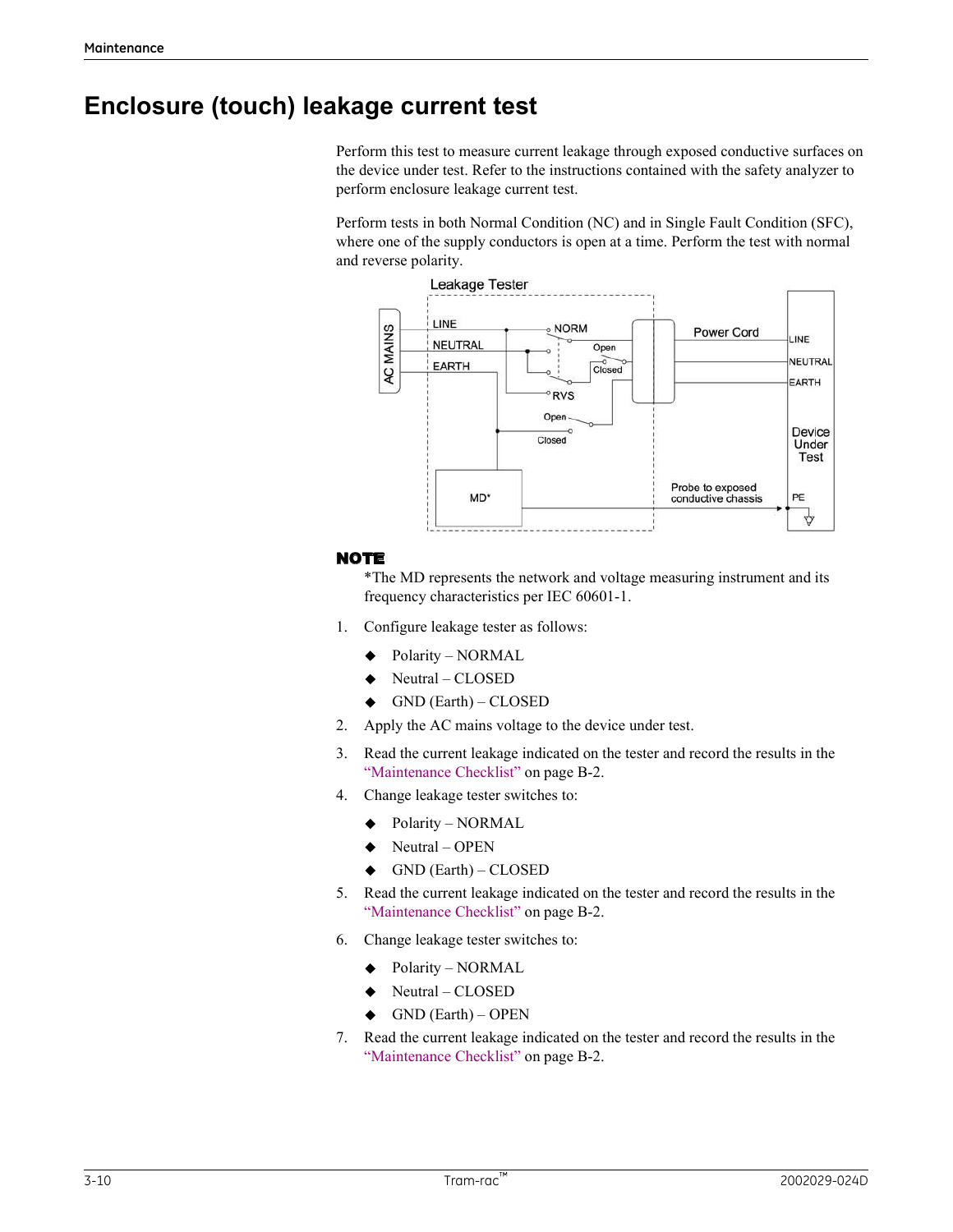- - Polarity REVERSED
	- ◆ Neutral CLOSED
	- GND (Earth) OPEN
- Maintenance<br>
8. Change leakage tester switches to:<br>  $\leftrightarrow$  Polarity REVERSED<br>  $\leftrightarrow$  Neutral CLOSED<br>  $\leftrightarrow$  GND (Earth) OPEN<br>
9. Read the current leakage indicated on the tester and record the results in the Maintenance<br>
9. Change leakage tester switches to:<br>
9. Polarity – REVERSED<br>
9. GND (Earth) – OPEN<br>
9. Read the current leakage indicated on the tester and record the results in the<br>
"Maintenance Checklist" on page B-2.<br>
1 Maintenance<br>
Change leakage tester switches to:<br>  $\rightarrow$  Polarity – REVERSED<br>  $\rightarrow$  GND (Earth) – OPEN<br>
Read the current leakage indicated on the tester and record the results in the<br>
Read the current leakage indicated on the Mointenance<br>
10. Change leakage tester switches to:<br>
10. Polarity – REVERSED<br>
10. Change leakage indicated on the tester and record the results in the<br>
10. Change leakage tester switches to:<br>
10. Change leakage tester swi **11. Read the current leakage indicated on the tester and record the results in the Polarity – REVIRSED**<br> **41. Read the current leakage indicated on the tester and record the results in the "Maintenance Checklist" on page** Maintenance<br>
Change leakage tester switches to:<br>
• Polarity – REVERSED<br>
• Neutral – CLOSED<br>
• GND (Earth) – OPEN<br>
Read the current leakage indicated on the tester and record the results in the<br>
"Maintenance Checklist" on p Mointenance<br>
8. Change leakage tester switches to:<br>  $\blacktriangleright$  Polarity – REVERSED<br>  $\blacktriangleright$  Neutral – CLOSED<br>  $\blacktriangleright$  Read the current leakage indicated on the tester and record the results in the<br>
"Maintenance Checklist" on
- - ◆ Polarity REVERSED
	- $\blacklozenge$  Neutral OPEN
	- $\blacklozenge$  GND (Earth) CLOSED
- 
- - ◆ Polarity REVERSED
	- ◆ Neutral CLOSED
	- $\triangleleft$  GND (Earth) CLOSED
- 
- 

8. Change leakage tester switches to:<br>  $\blacktriangleright$  Polarity – REVERSED<br>  $\blacktriangleright$  Read the current leakage indicated on the tester and record the results in the<br>
"Maintenance Checklist" on page B-2.<br>
10. Change leakage tester Change leading the stead of the deception of the computer of  $\bullet$  Neutral – CLOSED<br>
A Neutral – CLOSED<br>
Meath entern the change indicated on the tester and record the results in the<br>
Read the current leakage indicated on 14. Remove the AC mains voltage from the device under test. If measured reading is greater than the Acceptance criteria below, the device under test fails. Contact GE Technical Support.

Acceptance criteria NC

All readings must be less than or equal to  $100 \mu A$ .

### Acceptance criteria SFC - ground (earth), line or neutral open

- All readings must be less than or equal to  $300 \mu A$  for installations that require compliance to UL 60601-1 requirements.
- compliance to UL 60601-1 requirements.<br> **EXECOMPLETE:**<br>
20021-1 Propries a Markov and the set star or equal to 500  $\mu$ A for installations that require<br>
200201-12 C06001-12 C0601-12 C0601-1 requirements.<br>
2002029-024D Tra All readings must be less than or equal to 500  $\mu$ A for installations that require compliance to EN 60601-1/IEC 60601-1 requirements. "Maintenance Checklist" on page B-2.<br>
14. Remove the AC mains voltage from the device under test.<br>
If measured reading is greater than the Acceptance criteria below, the device under<br>
test fails. Contact GE Technical Supp 14. Remove the AC mains voltage from the device under test.<br>
If measured reading is greater than the Acceptance criteria below, the device under<br>
test fails. Contact GE Technical Support.<br>
All readings must be less than o If measured reading is greater than the Acceptance criteria below, the device under<br>test fails. Contact GE Technical Support.<br>All readings must be less than or equal to 100  $\mu$ A.<br>**Ground (earth)**, **line or neutral open**<br> All readings must be less than or equal to 100  $\mu$ A.<br> **Ground (earth), line or neutral open**<br> **All readings must be less than or equal to 300**  $\mu$ **A for installations that require compliance to UL 60601-1 requirements.<br>
A**

## Test completion

- 
- 
- 
-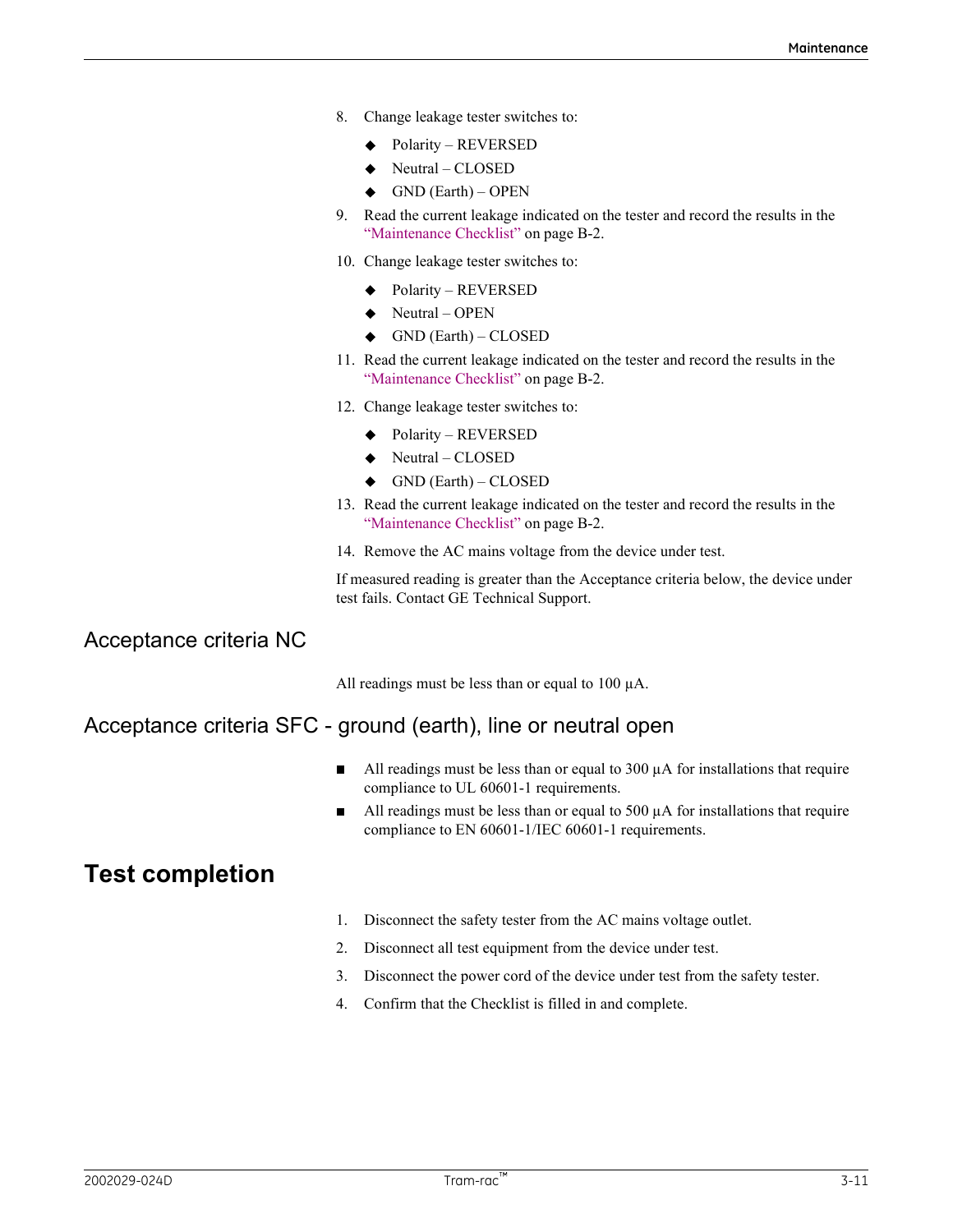# Tram-rac 4A Housing Service Kits

The following part lists are given for ordering purposes. These kits are available to aid troubleshooting by swapping a suspect component.

### NOTE

## PN 2006853-001

This kit can be ordered as an aid to troubleshooting a Tram-rac 4A chassis without a power supply.

| following part lists are given for ordering purposes. These kits are available to<br>troubleshooting by swapping a suspect component.<br>Table 7. Tram-rac 4A Service Kit                                                                                                                                          | ng Service Kits    |                    |     |
|--------------------------------------------------------------------------------------------------------------------------------------------------------------------------------------------------------------------------------------------------------------------------------------------------------------------|--------------------|--------------------|-----|
| TE<br>When ordering these kits, note that each kit contains only the latest revision of<br>the PCB assemblies. Contact Service-Tech Support to verify if the latest<br>revision is compatible with your system.<br>s kit can be ordered as an aid to troubleshooting a Tram-rac 4A chassis without a<br>er supply. |                    |                    |     |
|                                                                                                                                                                                                                                                                                                                    |                    |                    |     |
|                                                                                                                                                                                                                                                                                                                    |                    |                    |     |
|                                                                                                                                                                                                                                                                                                                    | <b>Description</b> | <b>Part Number</b> | Qty |
| Tram-rac 4A Processor Acquisition PCB<br>2004288-001                                                                                                                                                                                                                                                               |                    |                    |     |

## PN 2006854-001

This kit can be ordered as an aid to troubleshooting a Tram-rac 4A chassis with a power supply.

| Table 7. Tram-rac 4A Service Kit                                                                                                                |                    |              |
|-------------------------------------------------------------------------------------------------------------------------------------------------|--------------------|--------------|
| <b>Description</b>                                                                                                                              | <b>Part Number</b> | Qty          |
| Tram-rac 4A Processor Acquisition PCB                                                                                                           | 2004288-001        | $\mathbf{1}$ |
| Tram-rac 4A Interface PCB                                                                                                                       | 800516-001         |              |
|                                                                                                                                                 |                    | $\mathbf{1}$ |
| s kit can be ordered as an aid to troubleshooting a Tram-rac 4A chassis with a<br>er supply.<br>Table 8. Tram-rac 4A w/Power Supply Service Kit |                    |              |
| <b>Description</b>                                                                                                                              | <b>Part Number</b> | Qty          |
| Tram-rac 4A Processor Acquisition PCB                                                                                                           | 2004288-001        | $\mathbf{1}$ |
| Tram-rac 4A Interface PCB                                                                                                                       | 800516-002         | $\mathbf{1}$ |